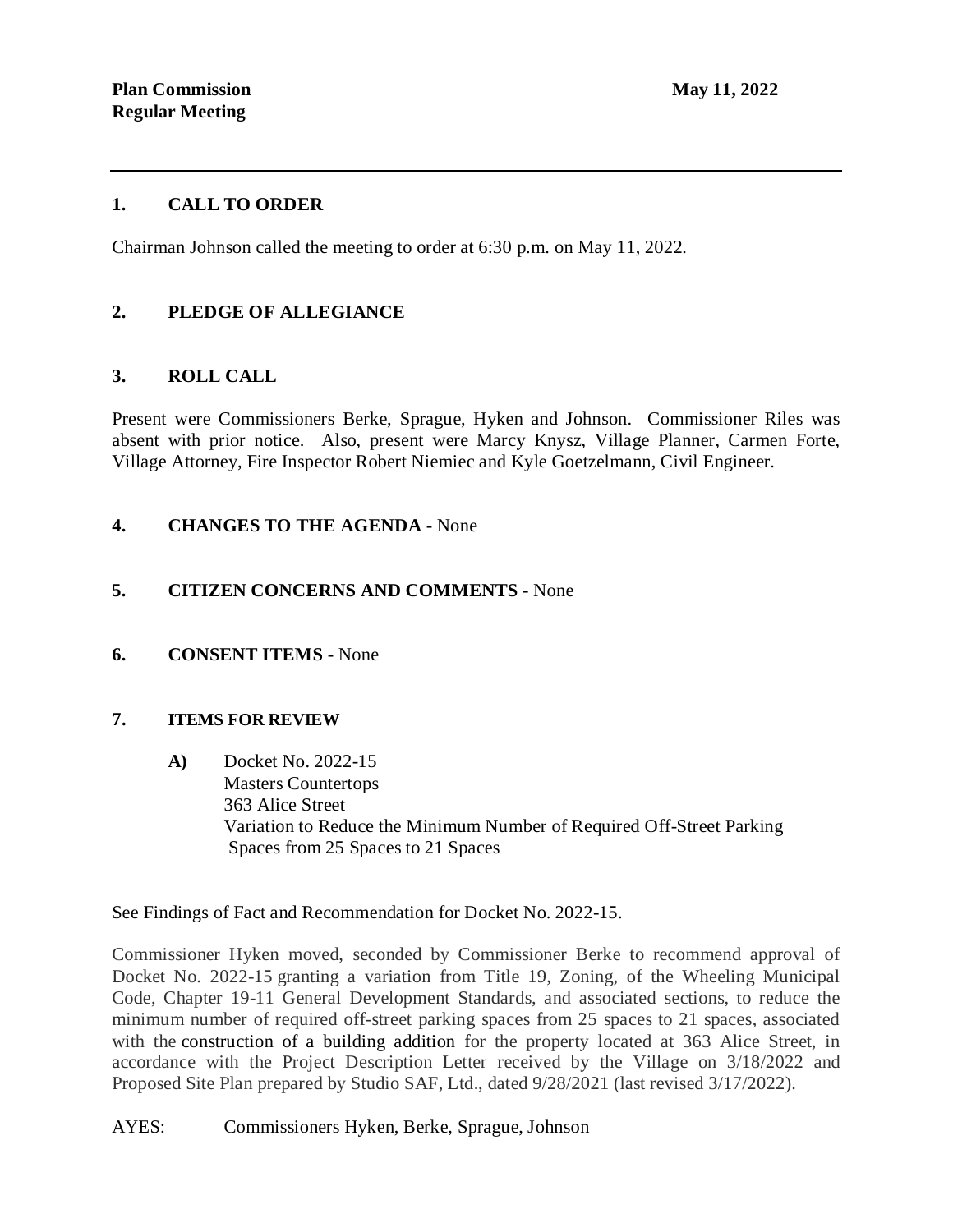NAYS: None ABSENT: Commissioner Riles VACANCY: Two

There being four affirmative votes, the motion was approved.

Commissioner Hyken moved, seconded by Commissioner Berke to close Docket No. 2022-15.

On the roll call, the vote was as follows:

AYES: Commissioners Hyken, Berke, Sprague, Johnson NAYS: None ABSENT: Commissioner Riles VACANCY: Two

There being four affirmative votes, the motion was approved.

**B)** Docket No. 2021-27 Master's Countertops 363 Alice Street Major Site Plan and Building Appearance Approval for a Building Addition

Ms. Danielle Grcic, Attorney, 127 North Northwest Highway, Park Ridge and Mr. Jadranko Tomas, property owner were present.

Ms. Knysz reviewed the proposed conditions. Staff is proposing to remove condition number 2, since it's not their building.

- 1. An Application for Sign Permit for the wall sign shall be submitted to the Department of Community Development for staff review and issuance prior to the issuance of a building permit for the building addition.
- 2. The trash containers shall be relocated to behind the access gate fronting Alice Street and shall not be permitted to remain in their current location in front of the gate.
- 3. The fence on the rear property line shall be removed and not be replaced.

Ms. Grcic was available for any questions.

Commissioner Hyken had no questions.

Commissioner Berke had no questions.

In reply to Commissioner Sprague's question, Mr. Tomas confirmed the royal blue color was part of their logo.

Chairman Johnson asked if the Fire Department had any questions or concerns. Fire Inspector Robert Niemiec confirmed they had appropriate exits.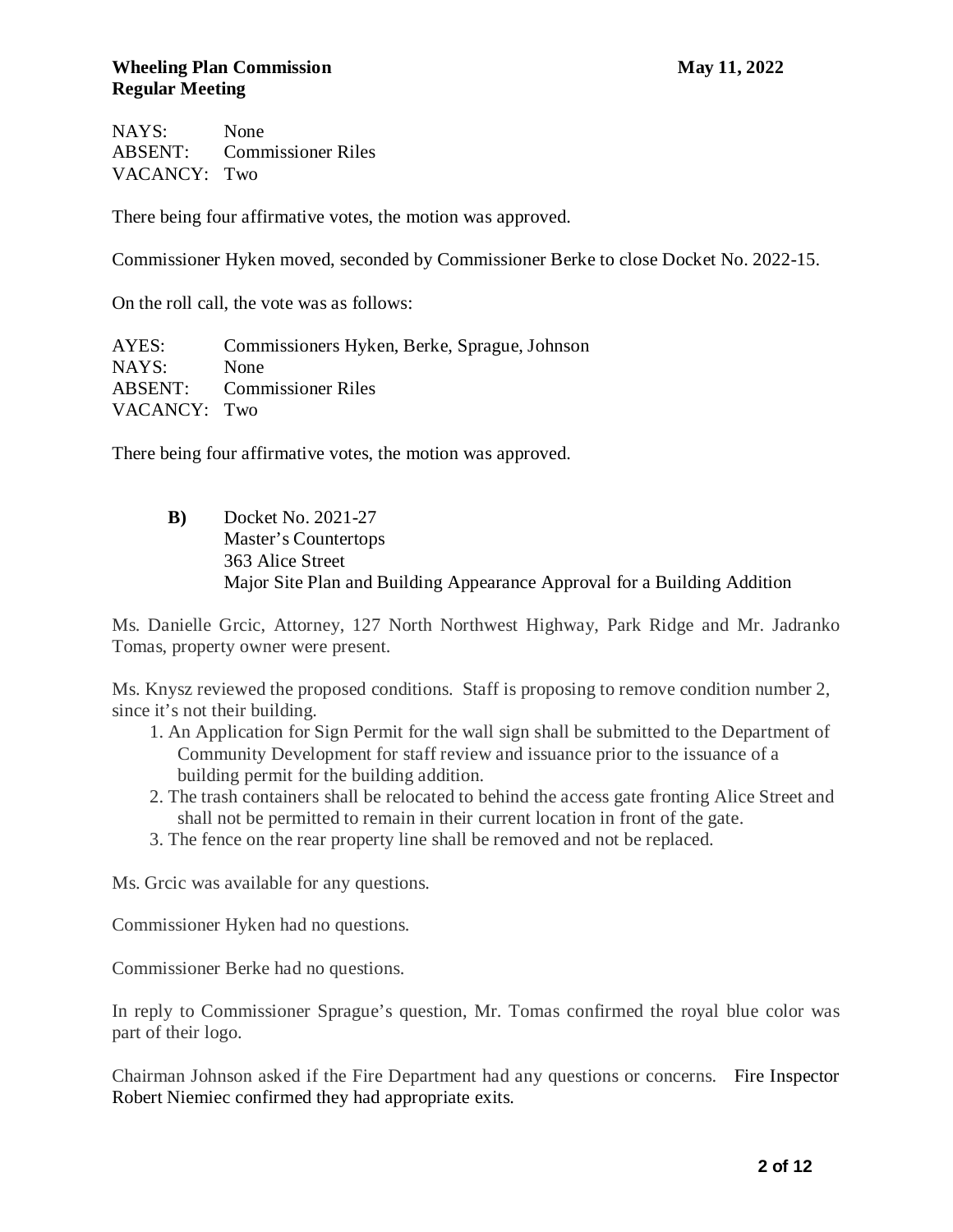Chairman Johnson asked if Engineering had any questions or concerns. Kyle Goetzelmann had no comments.

Commissioner Berke moved, seconded by Commissioner Hyken to recommend approval of Docket No. 2021-27, granting major site plan and building appearance approval, as required under Title 19, Zoning, of the Wheeling Municipal Code and Chapter 19-12, for a 4,400 sq. ft. building addition, for the property located at 363 Alice Street, in accordance with the Project Description Letter received by the Village on 3/18/2022, Proposed Site Plan prepared by Studio SAF, Ltd., dated 9/28/2021 (last revised 3/17/2022), and the Proposed Elevations prepared by Spoke Architecture, dated 9/28/2021 (last revised 3/17/2022), subject to the following conditions:

- 1. An Application for Sign Permit for the wall sign shall be submitted to the Department of Community Development for staff review and issuance prior to the issuance of a building permit for the building addition.
- 2. The trash containers shall be relocated to behind the access gate fronting Alice Street and shall not be permitted to remain in their current location in front of the gate.
- 3. The fence on the rear property line shall be removed and not be replaced.

On the roll call, the vote was as follows:

AYES: Commissioners Berke, Hyken, Sprague, Johnson NAYS: None ABSENT: Commissioner Riles VACANCY: Two

There being four affirmative votes, the motion was approved.

**C)** Docket No. 2022-16 Hawthorn Aviation 1084 S. Milwaukee Avenue Major Site Plan and Building Appearance Approval for a New Hangar and Office Building

The new proposed hangar is just to the west of phase 1 which was developed in 2017. The correct address for the property is 1084 S. Milwaukee Avenue and not on Tower Drive. Staff has proposed three conditions and a consideration about an additional plant species added to the landscape plan since the plantings were not diverse.

Ms. Knysz reviewed the three proposed conditions.

- 1. Cast stone sills be incorporated on three sides of the office building to be consistent with the office building design in Phase I.
- 2. Manufacturer's specification sheets shall be provided for all external light fixtures with an Application for Building Permit for staff review prior to the issuance of any Building Permit.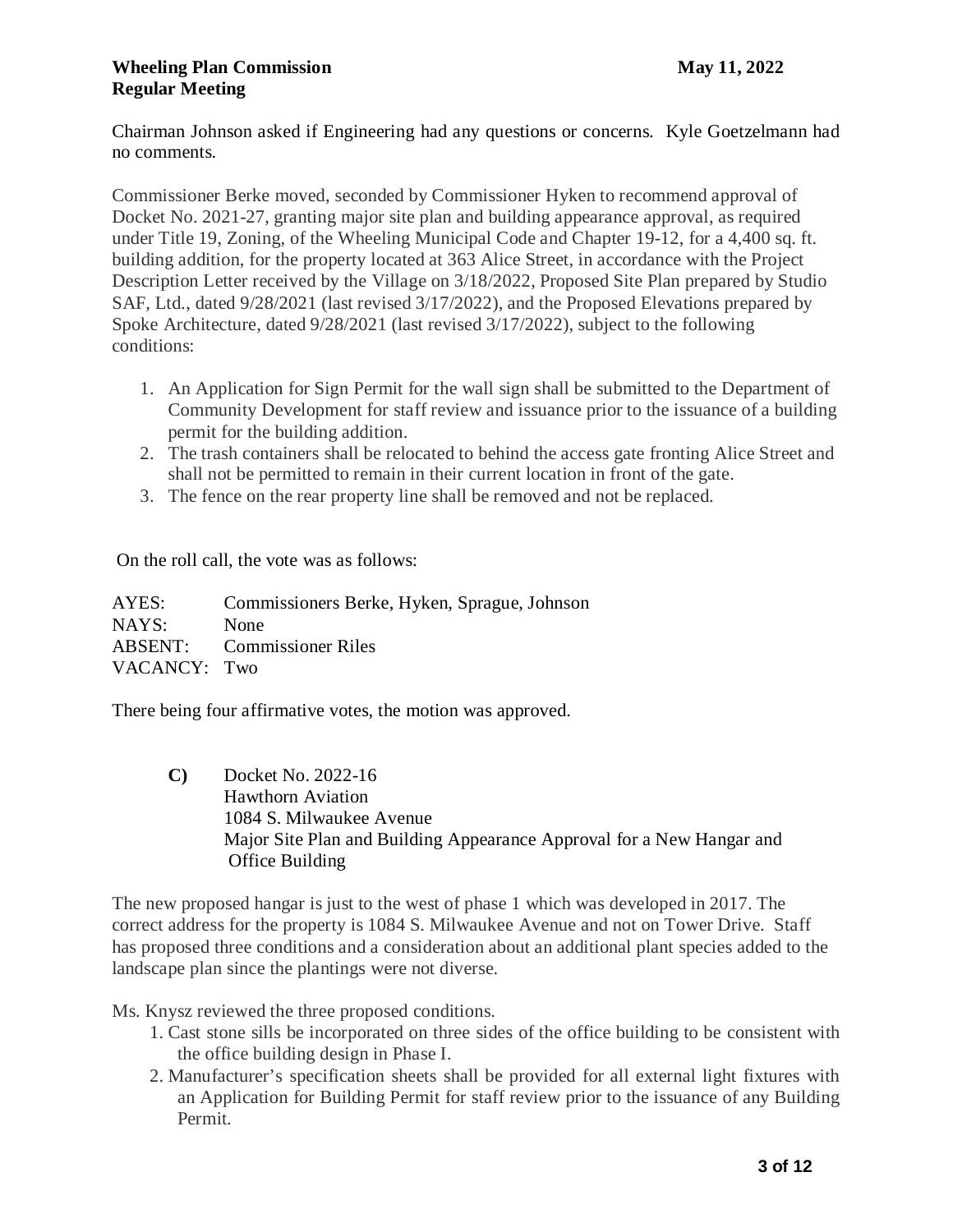## **May 11, 2022 May 11, 2022 Regular Meeting**

3. A Landscape Irrigation Plan shall be provided with an Application for Building Permit for staff review prior to the issuance of any Building Permit.

Mr. David Annin, 1120 South Milwaukee was present.

Mr. Annin confirmed phase 2 is on leased land with the airport and is the second phase of the project. It is north of the existing concrete apron and pad but to the west of phase 1. Demand and growth at the airport is the reason for phase 2.

Commissioner Sprague asked if they would be matching the brick on the old buildings. Mr. Annin confirmed they would be matching the brick.

Commissioner Sprague asked if the petitioner was agreeable to sprucing up the landscaping. Mr. Annin agreed and would enhance the species. Ms. Knysz confirmed they could handle the approval at Staff level with a condition that they will work with Staff on a revised landscape plan. She asked that it be done prior to going to the Village Board on June 6<sup>th</sup>. Mr. Annin agreed.

Commissioner Berke had no questions.

Commissioner Hyken asked if there would be a phase 3. Mr. Annin explained there was not since they don't have leasehold property in Wheeling to accommodate a phase 3.

Chairman Johnson had no questions.

The Fire Department and Engineering had no concerns.

Commissioner Sprague moved, seconded by Commissioner Berke to recommend Approval of Docket No. 2022-16, granting major site plan and building appearance approval, as required under Title 19, Zoning, of the Wheeling Municipal Code, Chapter 19-08 Airport District and Runway Protection Zones and Chapter 19-12, Site Plan Approval Requirements, for construction of a 30,000 sq. ft. hangar and 6,900 sq. ft. office, for Hawthorn Global Aviation Services for the property located at 1084 Tower Drive, in accordance with the Project Description Letter prepared by David Annin, dated 12/28/2021, Site Plan prepared by Groundwork, Ltd., dated 2021, Engineering Plans prepared by Pearson, Brown & Associates, dated 2/11/2022 (last revised 4/8/2022), Elevation Plans prepared by Groundwork, Ltd., dated 12/27/2021, Landscape Plans prepared by Dowden Design Group, dated 11/26/2021 (last revised 4/4/2022), Lighting Plans prepared by Wood Dale Electrical Construction, Inc. dated 4/6/2022, Trash Enclosure Detail Sheet prepared by Timothy Morgan Associates, dated  $9/17/2022$  (last revised  $2/16/18$ ), and Ameristar Transport II Genesis Cantilever Gate and Montage Plus Fence Specifications, subject to the following conditions:

- 1. Cast stone sills be incorporated on three sides of the office building to be consistent with the office building design in Phase I.
- 2. Manufacturer's specification sheets shall be provided for all external light fixtures with an Application for Building Permit for staff review prior to the issuance of any Building Permit.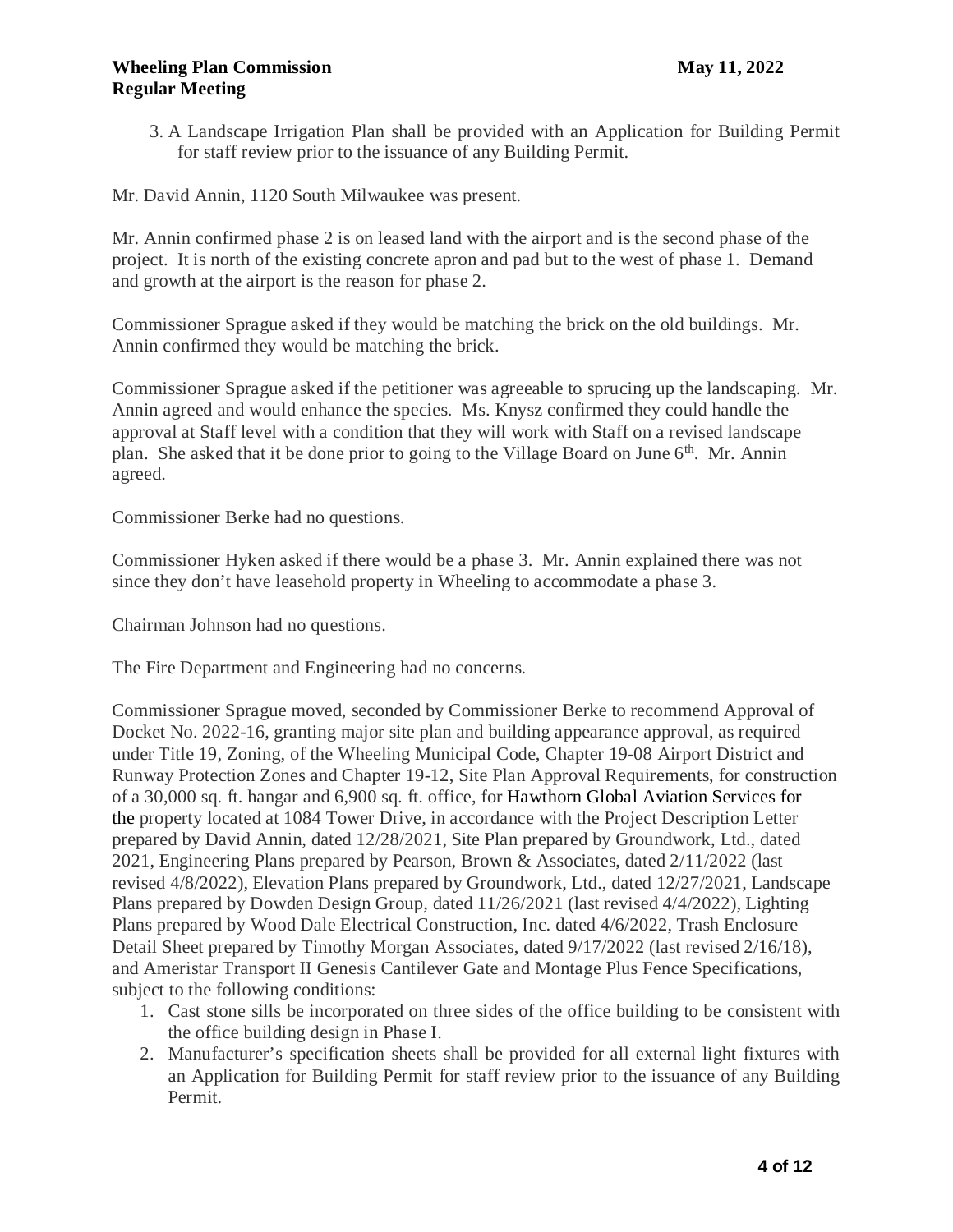- 3. A Landscape Irrigation Plan shall be provided with an Application for Building Permit for staff review prior to the issuance of any Building Permit.
- 4. An updated Landscape Plan with additional plant species shall be submitted to Staff for review prior to the Village Board meeting.

On the roll call, the vote was as follows:

AYES: Commissioners Sprague, Berke, Hyken, Johnson NAYS: None ABSENT: Commissioner Riles VACANCY: Two

There being four affirmative votes, the motion was approved.

**D)** Docket No. 2022-17 Agua Viva Wheeling 537 N. Wolf Road Special Use Approval for a Community Center

See Findings of Fact and Recommendation for Docket No. 2022-17.

Commissioner Hyken moved, seconded by Commissioner Berke to recommend approval of Docket No. 2022-17, granting Special Use, as required under Title 19, Zoning, of the Wheeling Municipal Code, Chapter 19-10 Use Regulations, and associated sections, in order to permit a Community Center for Agua Viva Wheeling, located at 537 N. Wolf Road, in accordance with the Petitioner's Project Description Letter prepared by Eric Hernandez, received by the Village on 1/6/2022, Conditional Use Statement of Purpose and Conformance received by the Village on 5/4/2022 and the Floor Plan received by the Village on 1/6/2022.

On the roll call, the vote was as follows:

AYES: Commissioners Hyken, Berke, Sprague, Johnson NAYS: None ABSENT: Commissioner Riles VACANCY: Two

There being four affirmative votes, the motion was approved.

Commissioner Sprague moved, seconded by Commissioner Berke to close Docket No. 2022-17.

On the roll call, the vote was as follows:

AYES: Commissioners Sprague, Berke, Hyken, Johnson NAYS: None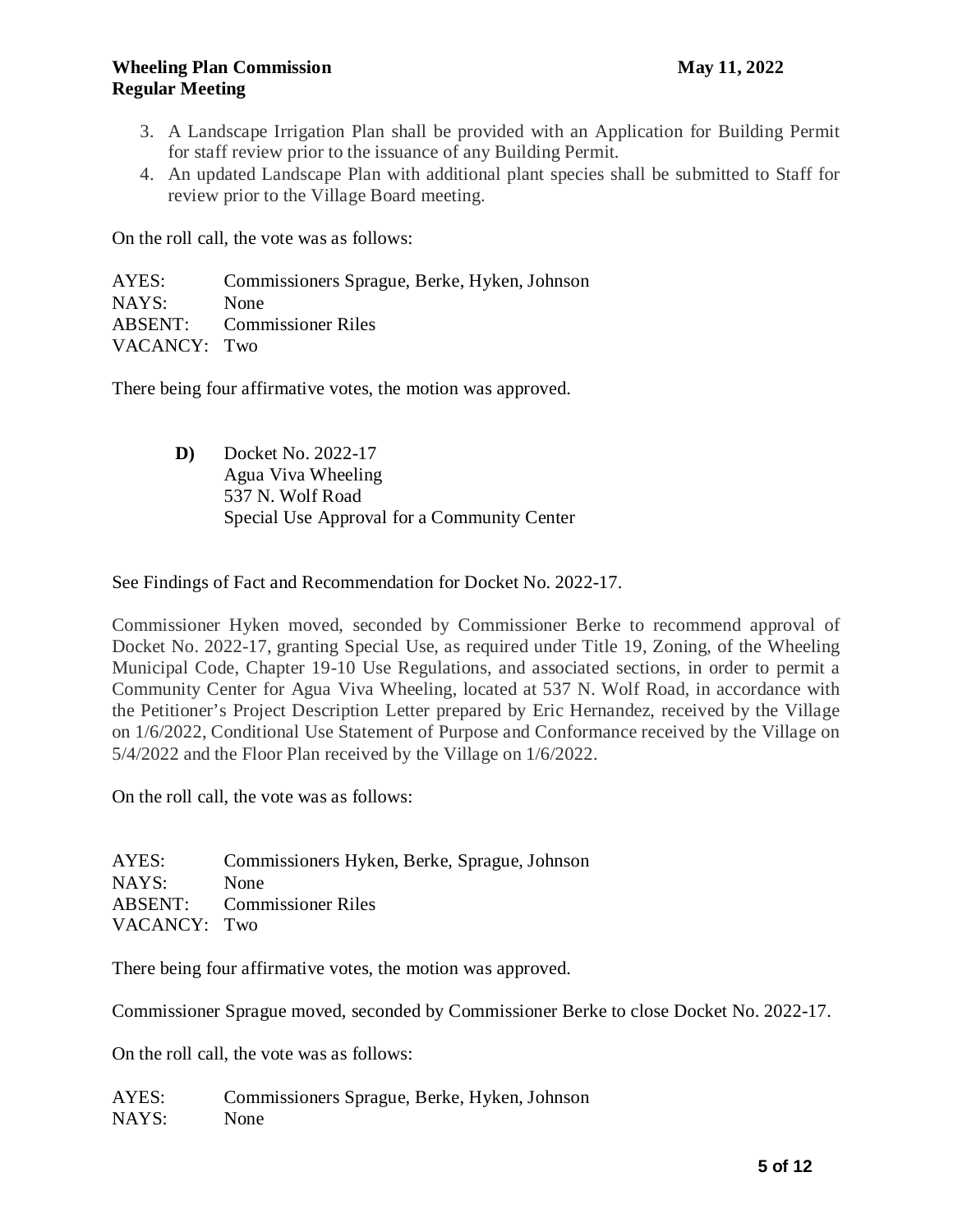# **May 11, 2022 May 11, 2022 Regular Meeting**

ABSENT: Commissioner Riles PRESENT: None ABSTAIN: None

There being four affirmative votes, the motion was approved.

**E)** Docket No. PC22-06 District Brew Yards 700 N. Milwaukee Avenue Minor Site Plan and Building Appearance Approval

Ms. Knysz reviewed three unique situations for the Plan Commission to consider. Staff did not propose any conditions. They are proposing to paint three sides (north, east and south sides) of the brick building (old RAM building) with a dark gray color. They are proposing painting murals on the north façade and on the silo. Staff is asking the Plan Commission to consider it as art and not as a sign. The murals could change and would be considered a canvass and not a sign that would require approval.

Mr. Steve Sobel, District Brew Yards, 700 N. Milwaukee Avenue was present.

Mr. Sobel confirmed there would be one sign on the south side that would look vintage. They would use paint designed by Benjamin Moore specifically to be used on brick. They are trying to introduce District Brew Yards to Wheeling and create a fun atmosphere.

In reply to Commissioner Berke's question, Mr. Sobel confirmed the east and south sides would be painted gray. The only image for signage would be on the south wall facing the parking lot.

Commissioner Berke asked how long it would take to paint the murals. It will take the artist 2-3 weeks to paint the wall. Mr. Sobel confirmed they would keep the mural many years because of the cost. The mural on the silo would change more frequently and they would use a different artist.

Commissioner Berke asked if there would be music outside. Mr. Sobel stated they did not plan having live music outside. They may do a festival in the future, but nothing is planned. Inside will have lots of communal seating and will resemble a beer hall. They will have five different breweries and hope to open in the middle of August.

Commissioner Hyken expressed concern about the patio since the deck goes up to the street which is used as a cut-through. Mr. Sobel confirmed the patio was raised about 3-4' with railings and didn't think anyone would be in danger. Ms. Knysz noted the patio was built on concrete piers.

Commissioner Hyken asked about employee parking. Mr. Sobel confirmed employees would primarily park on the west side of the building.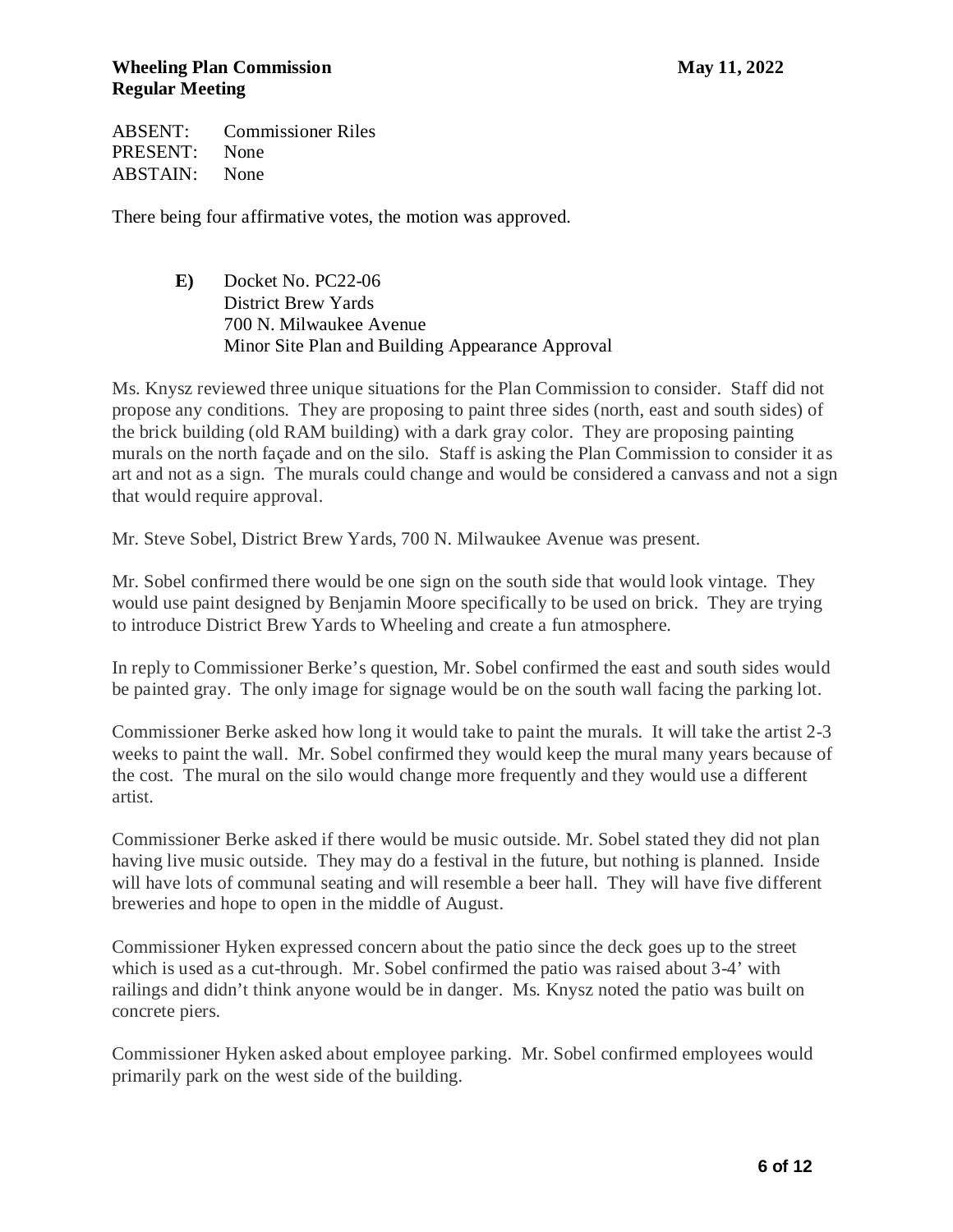Commissioner Hyken expressed a concern about the lighting on the patio for the neighbors. Mr. Sobel confirmed they were using soft LED string lights.

In response to Commissioner Hyken's question, Mr. Sobel confirmed the deck would be handicapped accessible.

Commissioner Sprague suggested adding a few safety bollards by the deck. Mr. Goetzelmann noted the deck would be 3' high with a concrete retaining wall going around the perimeter.

Commissioner Sprague asked if they were painting the concrete trim around the top of the building and the concrete caps. Mr. Sobel confirmed they were just painting the brick and not the trim.

Commissioner Sprague asked about the knee walls that frame the stairways. Mr. Sobel confirmed they would be painted with a dark color.

Commissioner Sprague asked how long the proposed paint was on their other building. Mr. Sobel confirmed it had been painted over 3 years ago with no issues. They will apply two coats and repaint as needed. The paint should last 8-10 years.

Chairman Johnson asked at what point does the mural become signage. Ms. Knysz explained if it included their name on it. Mr. Sobel explained he would have more of an idea about the design on the silo mural than the one on the wall. He assured the Commission the image would be similar to the one at their other location.

Commissioner Hyken moved, seconded by Commissioner Berke to approve of Docket No. PC22-02, granting minor site plan and building appearance approval, as required under Title 19, Zoning, of the Wheeling Municipal Code and Chapter 19-12, for exterior building updates and other site related improvements, for the property located at 700 N. Milwaukee Avenue, in accordance with the Project Description Letter received by the Village 4/12/2022, Plan Set prepared by Eriksson Engineering Associates, Ltd. (Sheets L1.0-L3.1), last revised 4/13/2022, AQ Lighting Cast Brass Angle Shield Bullet Spotlight Sign Light, Texcrete Paint Specifications, Picture of Ghost Sign, Example Artwork from Lauren Asta and Example Artwork for Silo.

On the roll call, the vote was as follows:

AYES: Commissioners Hyken, Berke, Sprague, Johnson NAYS: None ABSENT: Commissioner Riles VACANCY: Two

There being four affirmative votes, the motion was approved.

**F)** Docket No. PC22-07 Mochinut 322 N. Milwaukee Avenue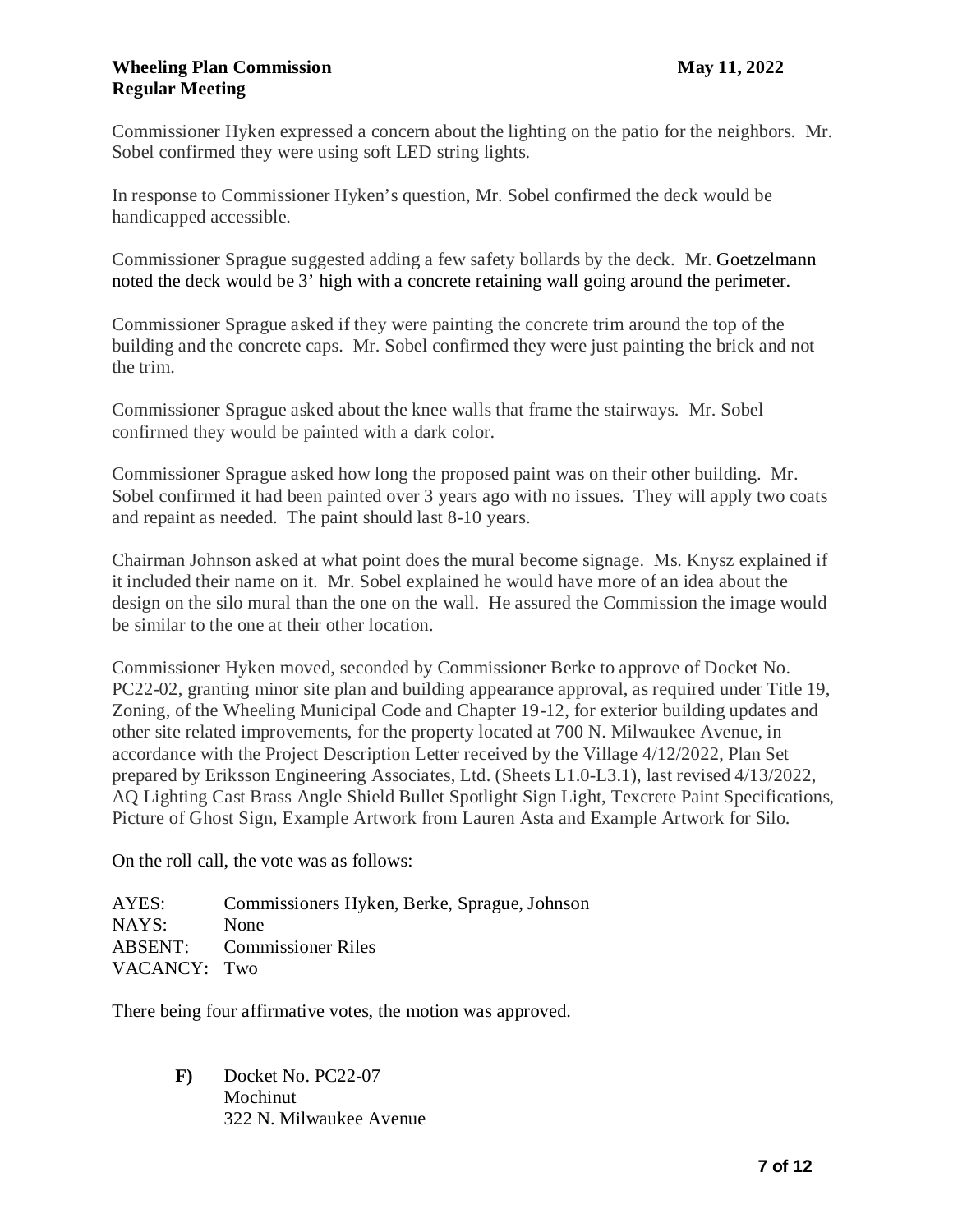Minor Site Plan and Building Appearance Approval for Exterior Building Modifications and Associated Site Improvements

Staff originally recommended three conditions, however, there have been some changes to the plan since the agenda went out. The applicant has decided not to change the siding but would like to paint it instead. Staff does not suggest or recommend that they paint the vinyl, they are only permitted to paint the hardy board siding. All but one side of the building is hardy board so the one side that is vinyl cannot be painted so it will need to be added as a condition if the Plan Commission desires. They are also not replacing the windows or roof. The following are the three recommended conditions:

- 1. The trash enclosure shall be fully constructed prior to the issuance of a Village of Wheeling Business License for the subject site.
- 2. The second story residential unit shall be for the use of the owner or operator of the premises, pursuant to Chapter 19.06 – Commercial Districts, of the Wheeling Zoning Code.
- 3. The existing mature tree located at the northwest corner of the subject site shall be preserved.

Ms. Grace Ryu, business owner, 322 N. Milwaukee Avenue, Wheeling and Mr. John Kim, architect, PNK Design, 1901 Raymond Drive, Northbrook were present.

Mochinut is a trendy doughnut made with rice flower and they will also serve a specialty Korean corndog along with coffee and specialty drinks.

Mr. Kim confirmed the west and some of the south side had vinyl siding. The remainder was hardy board siding. Commissioner Sprague asked if the petitioner was planning to paint all of the hardy board and leave the vinyl siding as is. Ms. Ryu's preference is for everything to be the same color. If she is unable to paint the vinyl, she suggested replacing the vinyl with same color as the hardy board. She stated that Patrick from Village Staff stated that in 2017 they allowed the previous owner to add siding and window with TIF funds. Ms. Ryu confirmed she applied for a grant to be used to replace the vinyl siding with hardy board. Nothing can be removed that had been covered under a previous grant. Mr. Goetzelmann was unsure if any of the grant money went toward the exterior. He was involved in the apron removal and the IDOT right-ofway.

Chairman Johnson mentioned painting the vinyl was not an option. He suggested replacing the vinyl siding with hardy board and then painting it.

Commissioner Sprague noticed the brick pavers were falling apart around one of the landscaping beds by the entrance and questioned if the petitioner was planning to repair it. Ms. Ryu confirmed she was repairing the pavers and replacing the landscaping.

In response to Commissioner Hyken's question, Mr. Ryu confirmed they would not be serving alcohol.

Commissioner Berke had no questions.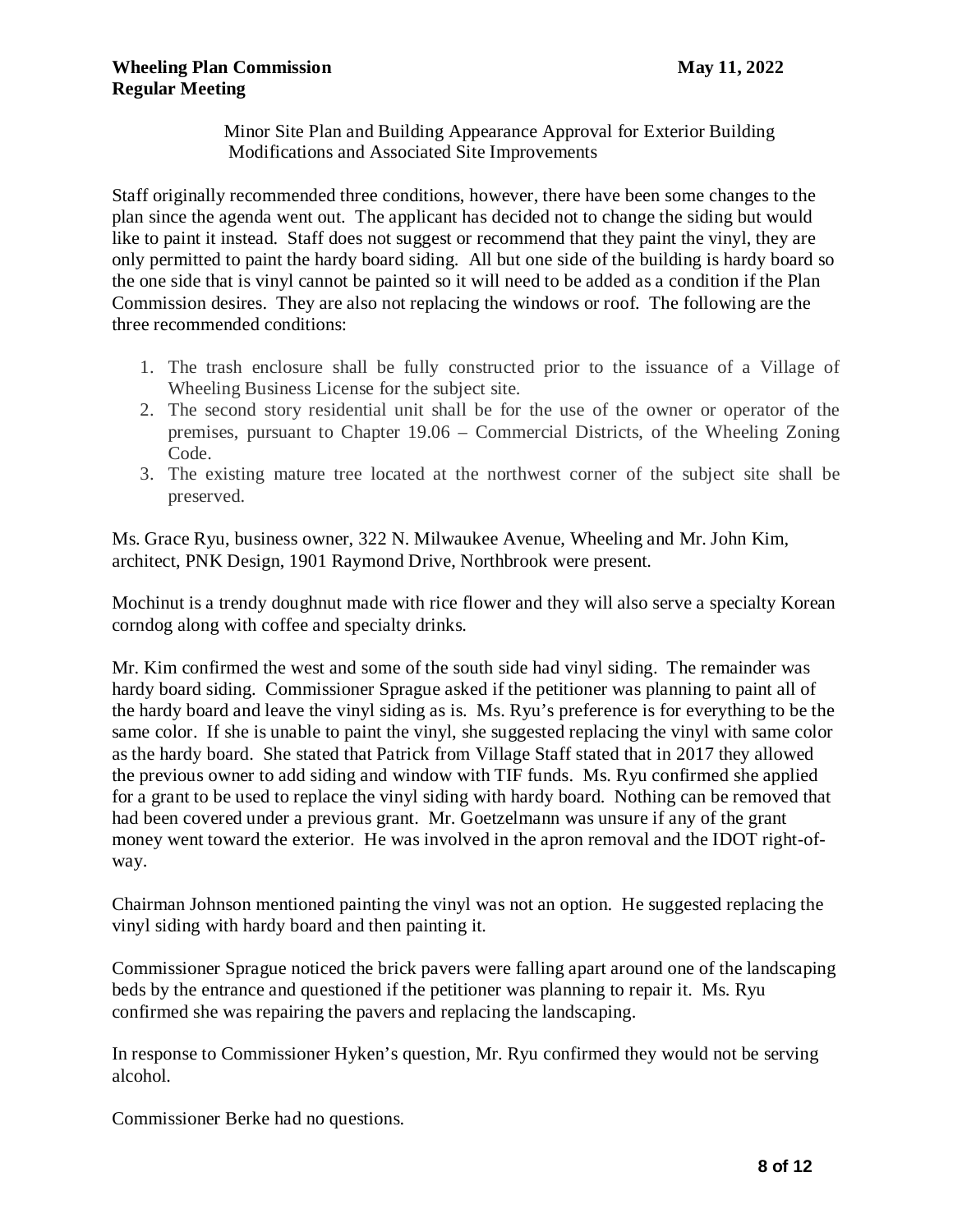Ms. Knysz asked if the petitioner would like to paint the hardy board or replace the vinyl siding. Ms. Ryu explained they would do both using white with black trim.

Chairman Johnson asked if she planned to use the deck in the front. Ms. Ryu confirmed they will not be using the deck on the second floor since it will be residential but will modernize the railing.

Mr. Kim mentioned they were expanding an outside area for seating.

Ms. Ryu mentioned the stairs inside were not up to code. She asked if she cold redo it. Mr. Niemiec agreed it was a narrow staircase and thought the staircase might be able to be remodeled and made wider. If it can't, Ms. Ryu agreed to add a staircase outside.

Commissioner Berke moved, seconded by Commissioner Sprague to approve Docket No. PC22- 07, granting minor site plan and building appearance approval, as required under Title 19, Zoning, of the Wheeling Municipal Code and Chapter 19-12, for exterior building modifications and associated site related improvements, for Mochinut, located at 322 N. Milwaukee Avenue, in accordance with the Project Description Letter received by the Village on 2/21/2022, Color Elevation and Plan Set prepared by PNK Design + Build, dated 4/1/202, subject to the following conditions:

- 1. The trash enclosure shall be fully constructed prior to the issuance of a Village of Wheeling Business License for the subject site.
- 2. The second story residential unit shall be for the use of the owner or operator of the premises, pursuant to Chapter 19.06 – Commercial Districts, of the Wheeling Zoning Code.
- 3. The existing mature tree located at the northwest corner of the subject site shall be preserved.
- 4. Vinyl siding shall not be painted but can be replaced to match the hardy board on the other elevations.

On the roll call, the vote was as follows:

| AYES:    | Commissioners Berke, Sprague, Hyken, Johnson |
|----------|----------------------------------------------|
| NAYS:    | None                                         |
|          | <b>ABSENT:</b> Commissioner Riles            |
| PRESENT: | None                                         |
| ABSTAIN: | <b>None</b>                                  |

There being four affirmative votes, the motion was approved.

**G)** Docket No. 2022-18 Waggles 500 W. Hintz Road Special Use Approval for a Dog Training Facility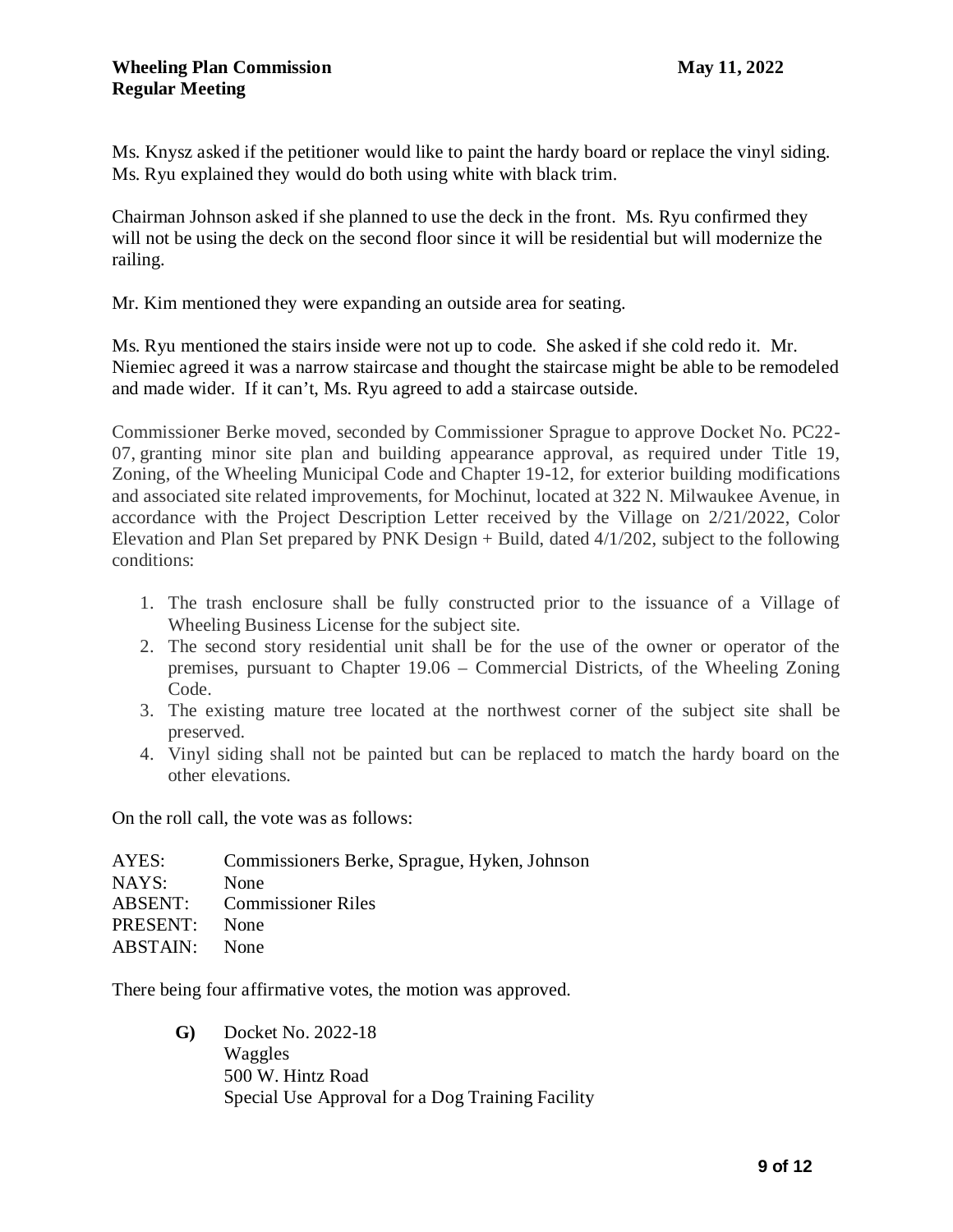See Findings of Fact and Recommendation for Docket No. 2022-18.

Commissioner Sprague moved, seconded by Commissioner Berke to recommend approval of Docket No. 2022-18, granting Special Use, as required under Title 19, Zoning, of the Wheeling Municipal Code, Chapter 19-07 Industrial Districts, Chapter 19-10 Use Regulations, and associated sections, in order to permit an animal training facility for Waggles Pet Resort, located at 500 W. Hintz Road in accordance with the Petitioner's Project Description Letter prepared by Ross Neihaus, dated 4/8/2022 and the Floor Plan (received by the Village on 4/11/2022) subject to the following condition:

1. There shall be no animal kenneling or boarding at any time at the subject site. All kenneling or boarding shall only occur at the Waggles Pet Resort facility located at 419 Harvester Court.

On the roll call, the vote was as follows:

AYES: Commissioners Sprague, Berke, Hyken, Johnson NAYS: None ABSENT: Commissioner Riles VACANCY: Two

There being four affirmative votes, the motion was approved.

Commissioner Hyken moved, seconded by Commissioner Berke to close Docket No. 2022-18.

On the roll call, the vote was as follows:

| AYES:        | Commissioners Hyken, Berke, Sprague, Johnson |
|--------------|----------------------------------------------|
| NAYS:        | None                                         |
|              | <b>ABSENT:</b> Commissioner Riles            |
| VACANCY: Two |                                              |

There being four affirmative votes, the motion was approved.

**H)** Docket No. PC22-08 Wheeling Town Center for The Lynmark Group 351 W. Dundee Road Minor Site Plan and Building Appearance Approval for a Permanent Stage

Mr. Brad Friedman, the Lynmark Group was present.

Chairman Johnson mentioned the Commission did not receive a rendering. Mr. Friedman stated he had provided an elevation to Mr. Robles.

Mr. Friedman explained they had been renting stages regularly, so he is proposing building a permanent stage. They will build a concrete platform with a pergola which will match the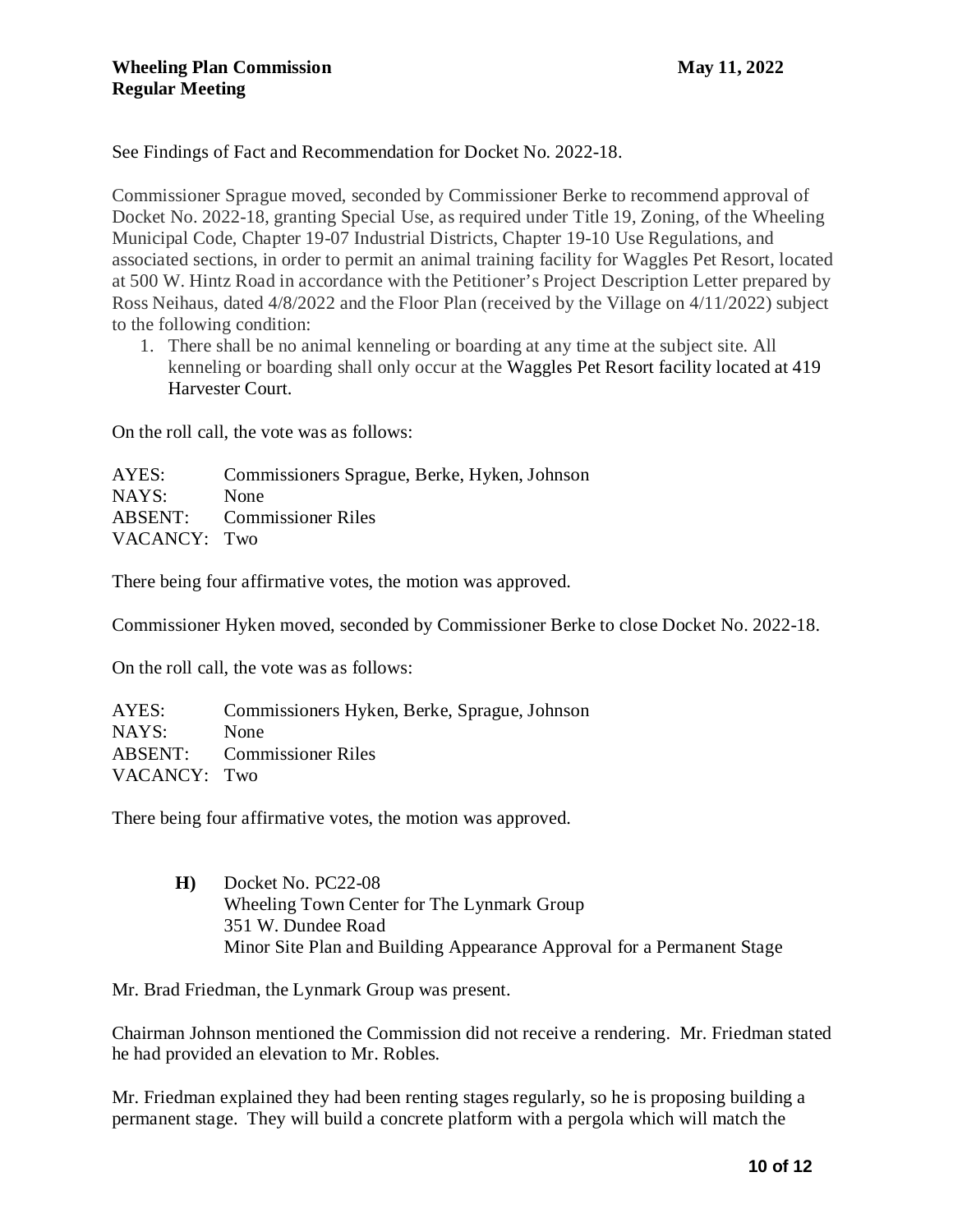existing center. It will have a permanent solid roof structure to protect the band from rain. They are changing the landscape area to a stage for live performances. They have bands booked on Thursdays from early June through September.

Commissioner Hyken had no questions.

Commissioner Berke had no questions.

Commissioner Sprague had no questions.

Commissioner Hyken moved, seconded by Commissioner Berke to approve Docket No. PC22- 08, granting minor site plan and building appearance approval, as required under Title 19, Zoning, of the Wheeling Municipal Code and Chapter 19-12, for the construction of a permanent stage with solid roof canopy, within the Village Green plaza, located at 351 W. Dundee Road (Wheeling Town Center), in accordance with the Plaza Stage Survey Plan and the Plaza Stage Details exhibit, and subject to the following:

1. The east face/vertical wall of the stage shall be finished with field stone consistent with the existing field stone used within the Village Green plaza.

On the roll call, the vote was as follows:

AYES: Commissioners Hyken, Berke, Sprague, Johnson NAYS: None ABSENT: Commissioner Riles VACANCY: Two

There being four affirmative votes, the motion was approved.

#### **8. APPROVAL OF MINUTES**

**A)** Approval of Minutes of the Regular Meeting of April 27, 2022 (including Findings of Fact for Docket No. 2022-12 and Docket No. 2022-13).

Commissioner Sprague moved, seconded by Commissioner Hyken to approve the minutes dated April 27, 2022 (including Findings of Fact for Docket No 2022-12 and Docket No. 2022-13) as presented.

On the roll call, the vote was as follows:

AYES: Commissioners Sprague, Hyken, Berke, Johnson NAYS: None ABSENT: Commissioner Riles VACANCY: Two